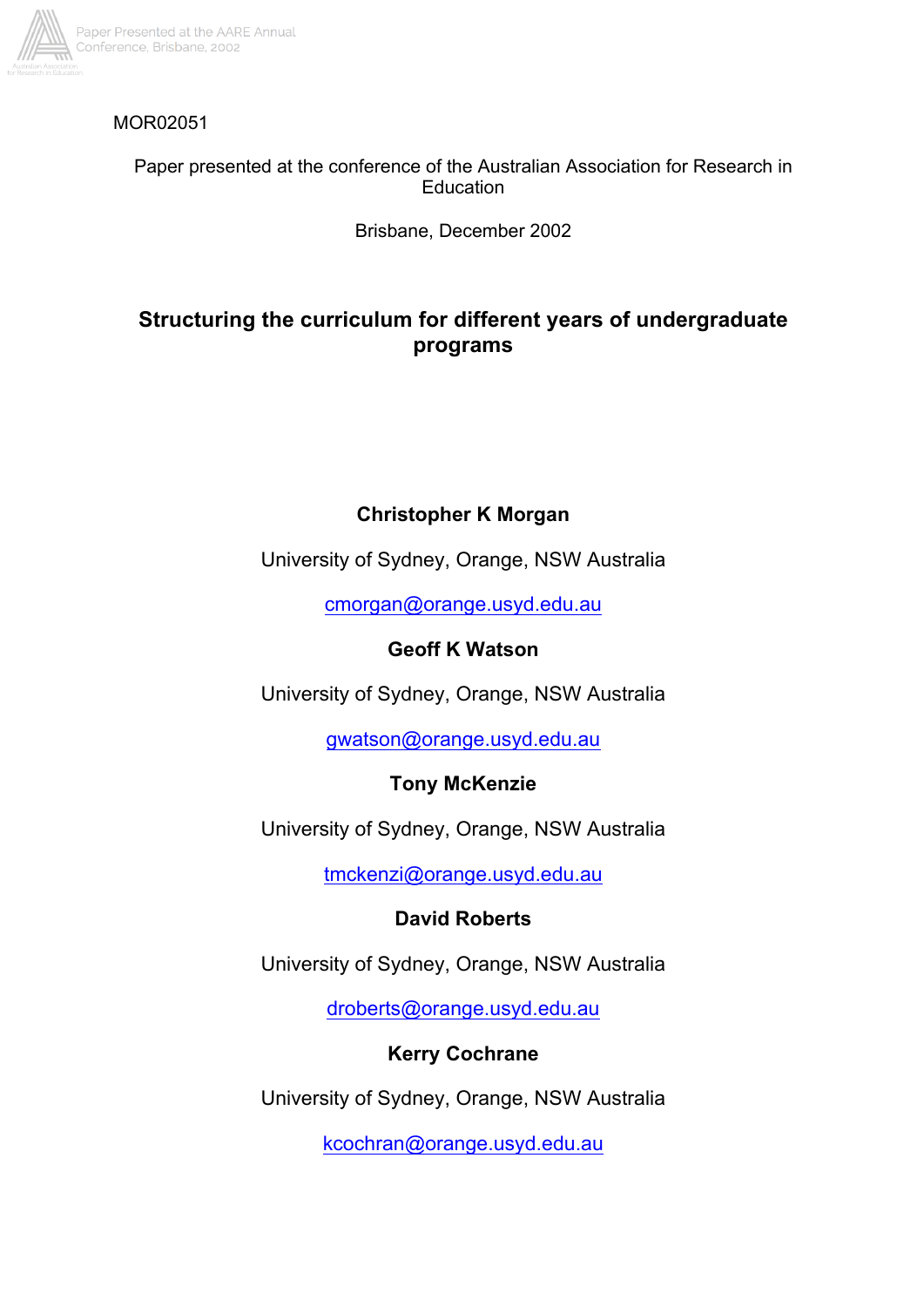

# **Abstract**

*Undergraduate degree programs at universities are normally broken down into discrete units of study. It is usual for students to follow a pathway through their degree that commences with units specifically designed for new students. Those studies become their platform to move onto more intermediate level units before undertaking the more advanced units towards the end of their program. Little research, however, has been undertaken into how universities make their decisions about categorising the 'level' of each of their undergraduate units of study. This paper reports how an investigation of this and related issues in a faculty situation led to a national survey of current practice in the wider Australian university context.*

*The survey showed that levels of units are a commonly used means of constructing Australian university programs to guide and control the progression of students. Thus the classifying of levels is important for curriculum design, student unit selection, university teaching, and student progression. Despite this, the survey revealed that universities have not developed policies with explicit definitions of what these levels imply and that expectations are not clearly stated nor linked with educational theory. Some thoughts are developed in this paper to begin to address these challenges using the case study context of a faculty situation in which curriculum development requires a more structured approach to determine unit levels.*

# **Key Words**

*Curriculum; education policy*

## **INTRODUCTION**

When universities develop their undergraduate degree programs they seek to structure the curriculum so that students progress from commencement through to graduation in an orderly fashion. Enrolment pathways are constructed around a framework that requires commencing students to undertake studies in areas of work that have been designed specifically for them. These are the foundation studies from which students progress into areas where earlier university learning is presumed. These areas of work are fashioned into units of study (sometimes called subjects or courses) and they are usually arranged in the curriculum in compliance with the perceived degree of difficulty or complexity of the learning in the unit of study. For this purpose units are normally classified into levels.

This paper identifies some issues associated with the process of assigning levels to units of study including the need for a coherent and educationally grounded scholarship on this important area. It then reports on an investigation into current practice by Australian universities. Finally it explores some approaches that universities could develop to structure the curriculum for their undergraduate degrees.

## **The importance of levels**

When faculties review their current degree programs or develop new ones, they need to be able to allocate each unit of study into an appropriate point in the sequence of studies taken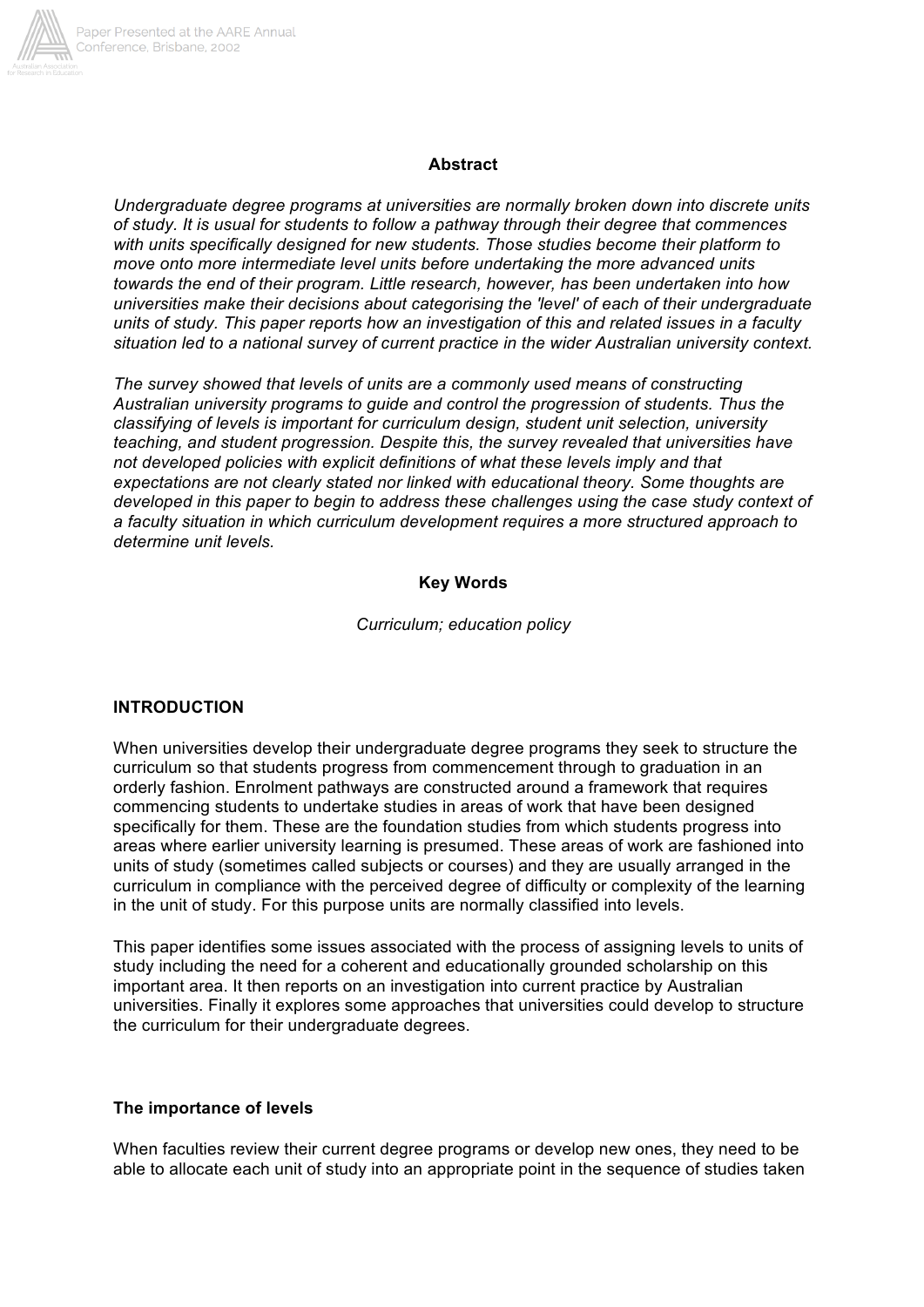

by the students. Some concept of what is appropriate or inappropriate for the units at different stages of the program is essential for this process.

Those designing, offering and undertaking undergraduate degree programs have some common expectations. They expect students, at the commencement of their program of studies, to be undertaking units at a level that reflect foundation studies. It will be expected that they will progress from there to study units at a higher level. To do otherwise would be confounding and cause considerable difficulties. Hence, it is critical for units to be classified into the appropriate level.

Watson et al (2002, p2) have identified additional influences that further compound the importance of this area. They point out that a consistent approach to allocating units to particular levels facilitates the process for students who may:

- enrol in units offered by different faculties within the same university,
- enrol in units offered by different universities and other providers for inclusion as part of their degree
- re-enter a program after a period of absence
- seek credit for studies undertaken elsewhere including the VET sector
- enter postgraduate coursework programs.

Assigning units of study to the appropriate level within undergraduate degrees is a practice common to universities across the world yet there is surprisingly little evidence of published scholarship in this area. In a worldwide literature search undertaken by the authors few instances were found of linkages between the determination of levels of study and a clearly articulated rationale for this determination. Winter (1994) has argued from a UK perspective that the interest in "levels" resulted from the move towards greater flexibility in higher education and the increasing recognition of prior learning. These moves had in turn created new educational frameworks that attempted to link all stages of educational attainment from Certificate through to PhD. As educationalists seek to confront these issues, they demand far more explicit learning objectives and assessment criteria in order to try to provide "credit" systems that are fair to all.

In a UK report by the Further Education Unit (FEU) (1995), *l*evels were viewed as being required to provide learners, practitioners, employers and others with a "straightforward" means of differentiating achievement. Levels were important to enable comparisons to be made and to assist with student progression and transfer.

In the USA at Alverno College, the sequencing of units as determined by levels of learning is perhaps the most sophisticated of its type and is governed by a distinctly different set of assumptions compared to what is more commonplace in, say, Australian universities. The Alverno approach (Alverno College, 1994) integrates the mastery of subject matter with the development of a set of eight abilities, namely: communication; analysis; problem solving; valuing in decision-making; social interaction; global perspectives; effective citizenship; and aesthetic responsiveness. These eight abilities are in turn divided into six levels at which a student is expected to demonstrate attainment as they progress through the course of study. Progression, therefore, is governed by the ability of a student to meet the development criteria assigned to each ability (Alverno College, 1994).

While these outcomes of the literature search revealed progress and insights into levels determination within several overseas contexts, they did not identify any reflective practice within the Australian higher education sector. Accordingly the authors set out to uncover the dimensions of current practice in terms of this issue by universities across Australia. A survey of all universities was designed and undertaken in order to capture a snapshot of the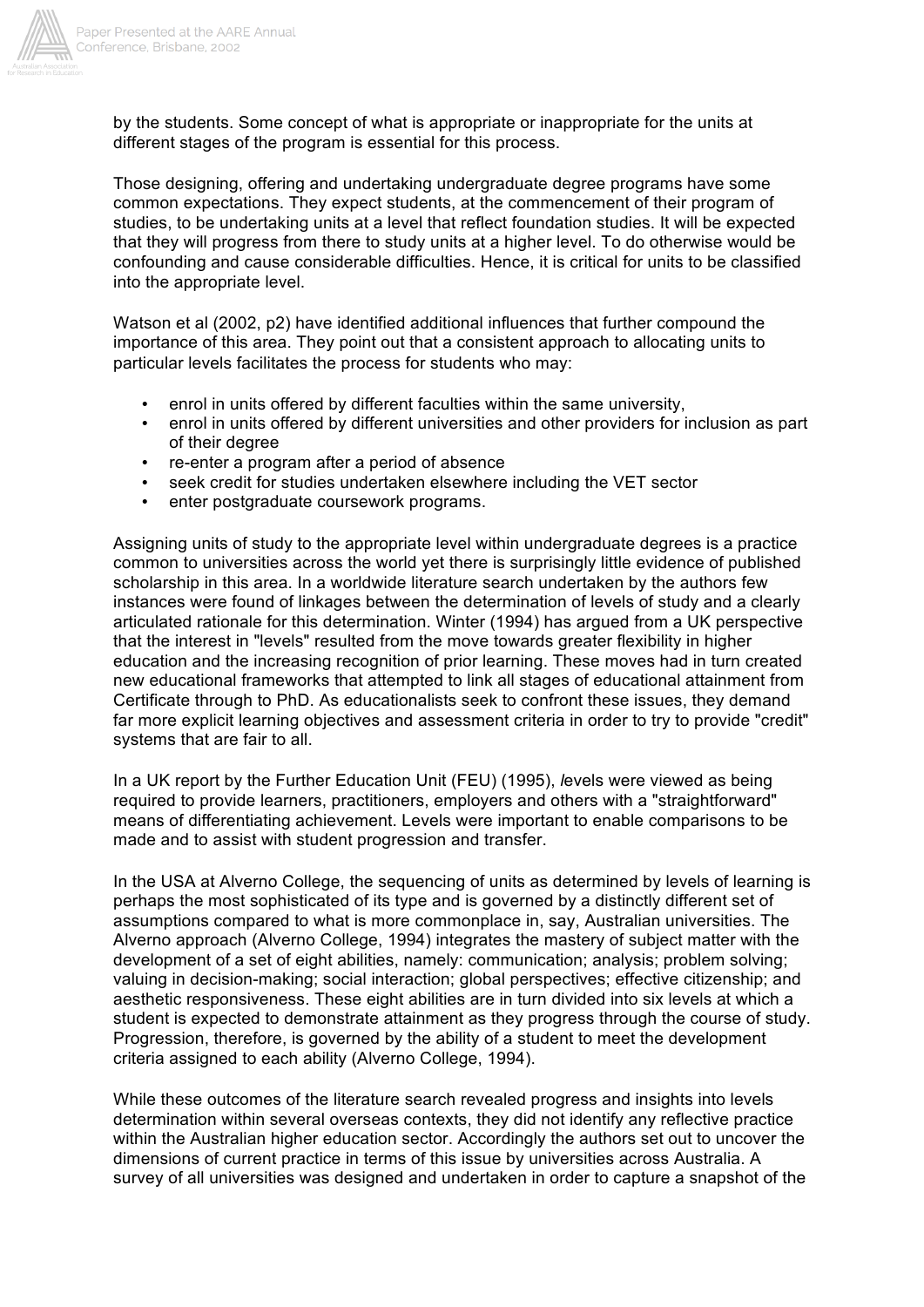

current thinking and approaches behind determining unit levels within undergraduate programs.

# **SURVEY OF AUSTRALIAN UNIVERSITIES**

All Australian universities were invited in mid-2001 to participate in an electronic survey. A questionnaire consisting of 13 questions was devised as an instrument to gain an overview of the use of levels in Australian higher education.

## *Method*

The intention was to find respondents from each university who were knowledgeable about practices across their university. Accordingly the units of the various Vice Chancellors or Pro Vice Chancellors with specific responsibilities for teaching and learning were usually the first point of contact by telephone to identify the most appropriate person to respond to the questionnaire on behalf of their university. In many cases this led to approaches to directors or other senior professional staff of central offices with teaching and learning service responsibilities. In all cases the respondent was an experienced staff member well acquainted with current practice and policies in their university. While not all universities responded, the majority did so (29 universities responded, a 78% response rate) and sufficient data were received in order to assess the general situation in Australia.

While the survey sought a considerable breadth and depth of response, our intention here is to discuss only responses to those questions that are pertinent to the topic of this paper. More comprehensive analysis of the survey results is being undertaken within a journal paper currently in preparation.

## *Discussion of results*

Survey participants were asked a series of questions relating to the definition of different levels of student outcomes at their university, the application of these in practice by academic staff and the linkages of levels determination to educational theory. In answering our questions all universities indicated that they used at least one system of classifying their units of study into levels.

#### **Q. Are the expectations of student outcomes at the different levels clearly defined at your university? If so, where are these definitions recorded?**

While one respondent left this question unanswered, 7% of those who responded were positive and 93% were negative. Even in the cases where there was a positive response, there was no generically defined set of expectations that applied to students studying at different unit levels within an undergraduate course. *In fact several respondents observed that their institutions did not have a consistent university-wide approach and that different faculties used different systems.*

Some respondents could not identify a university-wide set of guidelines to define expectations at each level within the undergraduate degrees, although expectations of students in terms of learning outcomes, assessment strategies, workload, and assumed knowledge are specified in the guides given to students for each unit of study. In some cases there are defined differences in expectations between undergraduate studies, honours, graduate diploma and coursework masters degrees, but there is no such specified differentiation within an undergraduate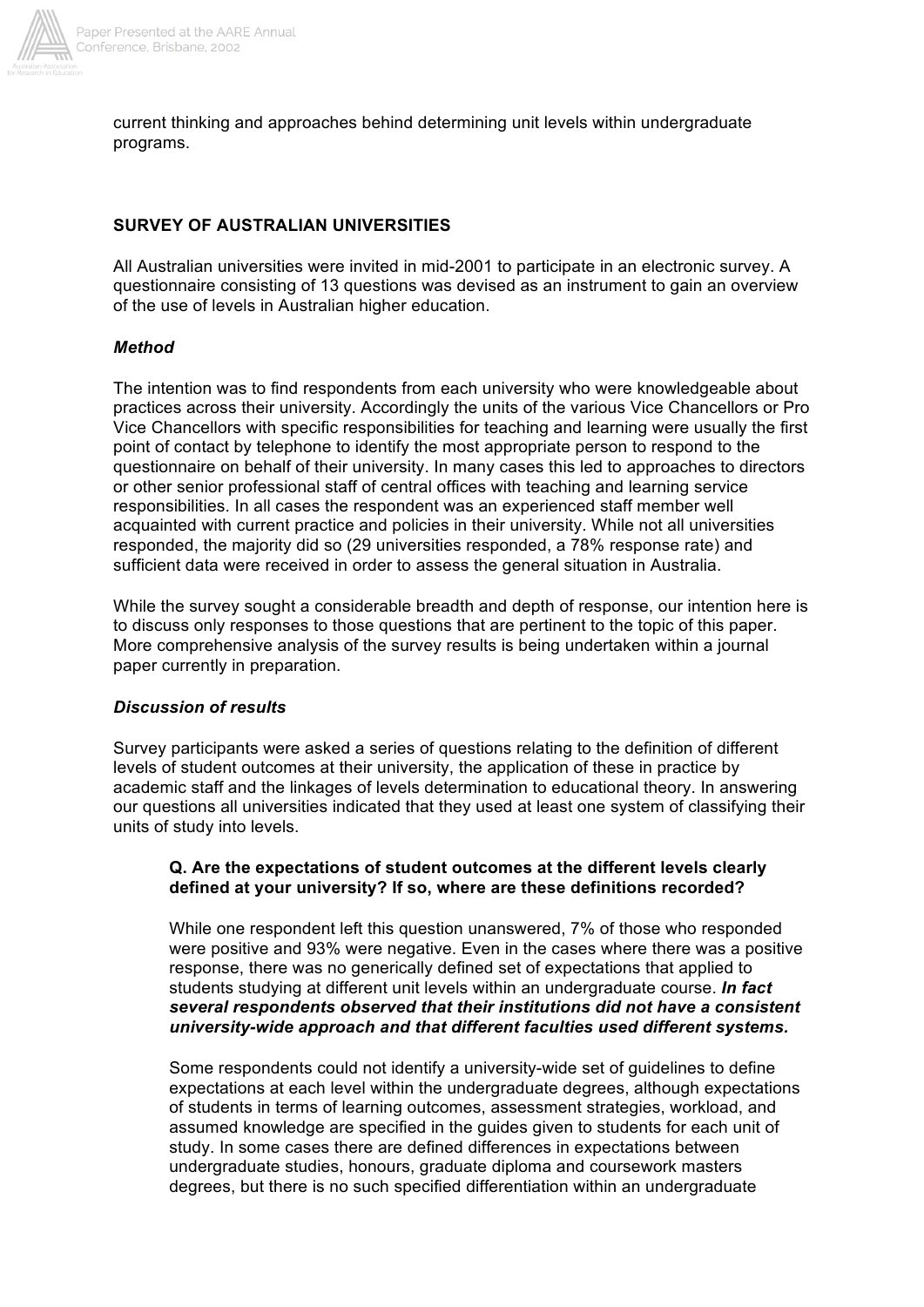

degree. There are, however, expectations of student progression towards a more competent state and the incremental achievement of generic graduate outcomes.

**Q. If these differences are not defined by policy what are they understood to be in practice?**

**Here most respondents reported that there is an implicit but not a common understanding of what the differences between the levels of undergraduate units across a university should be. In some instances faculties or other groups have processes of approval and review where it is expected that some consistency could be imposed. Additionally, a common response to this question was that there is sometimes a clear differentiation provided by the content disciplines. Where there is a group of units of study in the same discipline area, these pathways are often defined and content-sequenced. This enables progressive development of knowledge and skills from foundation studies in the first year through to intermediate level studies and eventually to advanced studies in the later years. This process is often managed by the use of pre-requisites. Several respondents reported that there is a broad understanding among staff that expectations of students [e.g. assessment demands, degree of challenge] increase as they enrol students in units of study at the higher levels. There is often a university requirement that expectations of students are specified in guidance material provided to students in each unit of study.**

## **Q. How is this policy or general understanding conveyed to academic staff?**

It was reported that the responsibility for implementing university policy is largely undertaken by the faculties. These policies are frequently on the university web site and/or in manuals given to academic staff. Often various committees and individuals have a monitoring role in which they moderate on standards and provide staff with feedback. Sometimes academic support and development units provide staff with workshops and through these they convey the general understandings and formal expectations. Handbook entries for units of study may describe expectations.

**Q. If educational reasoning underpins the approach to assigning levels to units/subjects at your university, briefly outline what that reasoning or educational theory is.**

#### *31% of the sample either reported that there was no underpinning educational reasoning or else were unable to answer this question.*

**In providing their educational reasoning, 28% of respondents made reference to the value of an ordered sequential presentation demanding increasing depth of knowledge and understanding in a discipline with increasing challenge and sophistication of the conceptual approach being applied. Some also mentioned that this approach and the use of pre-requisites allows assumptions to be made about the extent of presumed knowledge among the students.**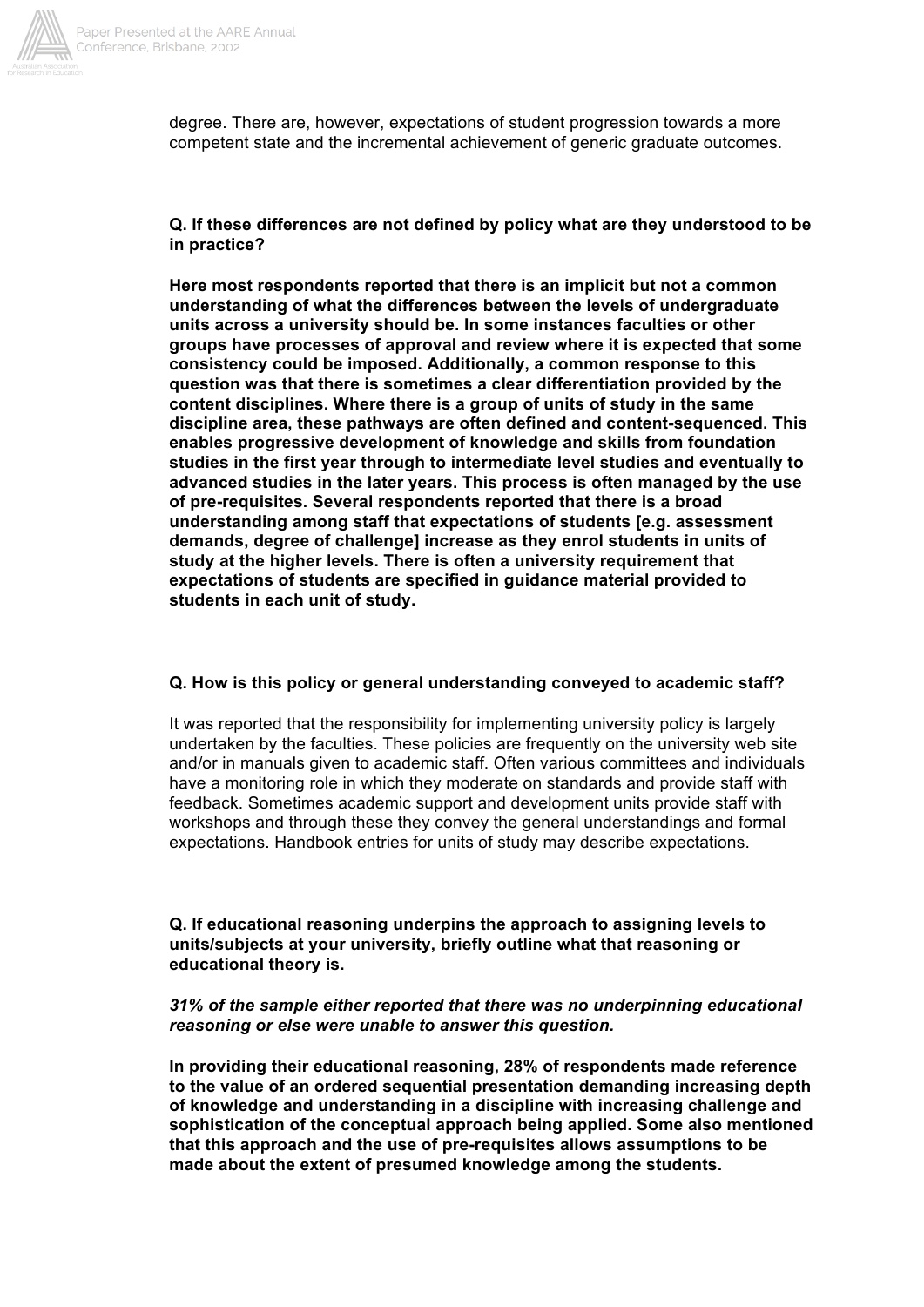

**Another respondent reasoned that the assigning of levels to units can reflect the current perspective of the state of a discipline/profession and how it is evolving. Some said their educational reasoning for specifying levels included assisting students with their unit selections and assisting staff in making appropriate advanced standing decisions.**

**Some respondents also reported that the assigning of levels facilitates the achievement of the university's expected generic attributes of its graduates. Others referred to a capability framework and the Australian Qualifications Framework. Bloom's taxonomy (Bloom et al., 1956) and the SOLO taxonomy (Biggs and Collis, 1982) were each mentioned once in reference to underpinning educational theory.**

# **Q. Are you aware of non-educational reasons for having levels at your university? If so, what are they?**

62% of the sample answered in the negative to this question while another 10% did not respond. The remaining 28% reported the existence of non-educational reasons and of these, 17% of the sample indicated that advantages could accrue from incorporating the levels of units into the student records administration system. Advantages listed included resource allocation, timetabling, grouping students into similar cohorts for statistical and administrative purposes (such as final year students when examining course completion potential) and checking pre-requisite and progression conditions. One mention was made of tradition being a reason for having levels and another indicated the differentiation between undergraduate and postgraduate courses.

The results of this Australian university survey revealed very few links between educational theory and the determination of undergraduate unit levels. The practice of determining such levels seemed to be left in the hands of academic staff in individual faculties rather than linked to any specific university wide criteria enshrined in well- articulated policy. Yet for all this, undergraduate unit levels appear to be a significant feature of the design of Australian university courses and hold major pragmatic implications for student benefits via student progression and certification.

# **SUGGESTIONS FOR BRIDGING THE GAP BETWEEN PRACTICE AND EDUCATIONAL RATIONALE**

It would appear that historically the levels issue has been addressed within individual faculties in a strongly pragmatic manner without explicit reference to educational theory or clearly structured or communicated policy guidelines. In order to bridge this gap between the practice of determining unit levels and the educational rationale underpinning that practice, the authors set about framing some suggestions for possible development. We begin these suggestions with an educational statement that can be framed as follows:

> *In understanding how to position a unit at a particular level within a program, we are essentially undertaking the process of determining the level at which we want students to engage with this knowledge as learners.*

This statement is significant for us because it identifies the importance of embracing both a disciplinary perspective (the knowledge area that is to be explored) and a learner-centred perspective (how the learner engages with the knowledge area in order to construct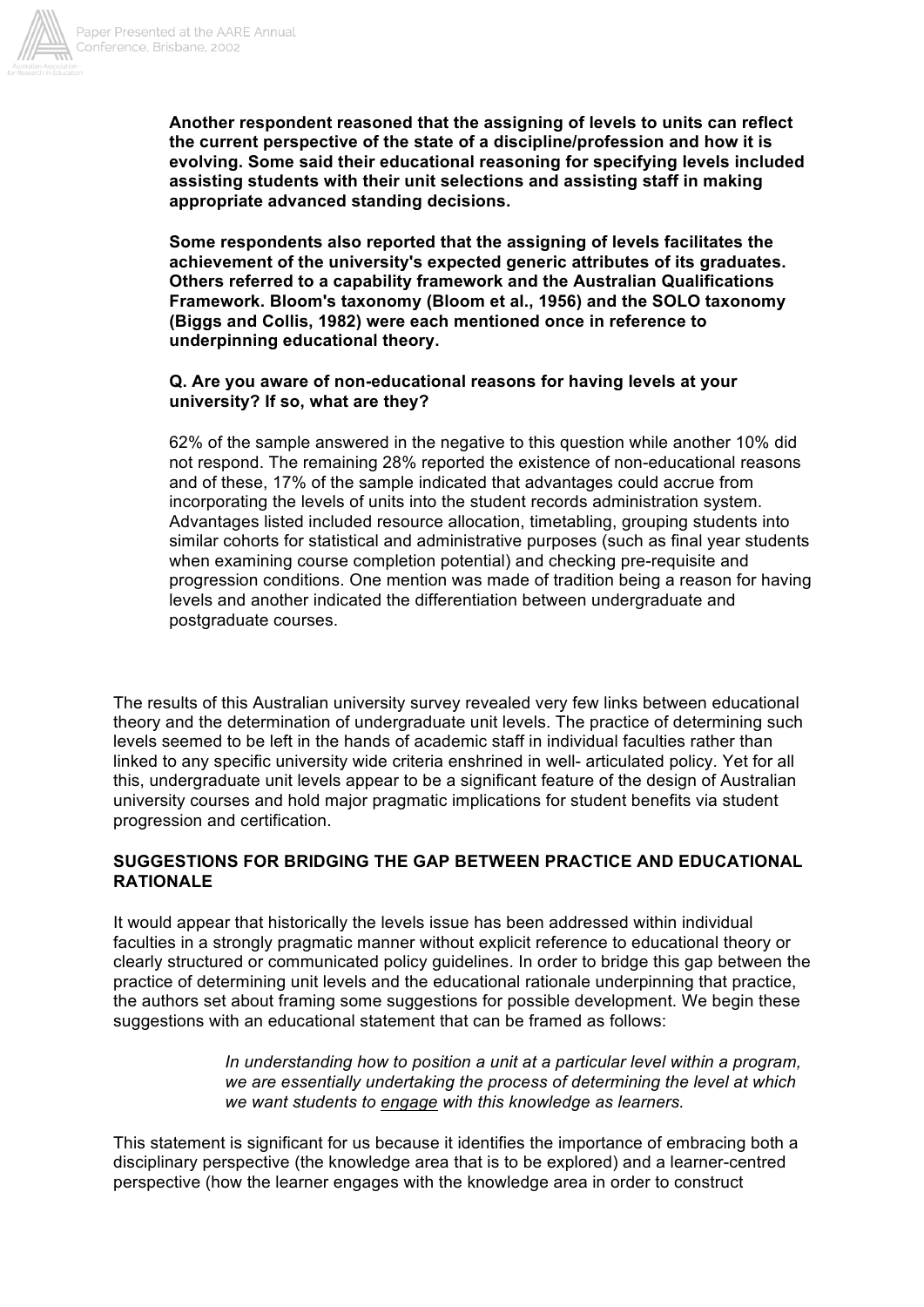

personal meaning). We need to consider first the disciplinary standpoint and then discuss the learner-centred perspective.

## *The disciplinary perspective on levels of engaging student learning*

Universities hold a significant role as creators, reservoirs and teachers of disciplinary knowledge. Disciplines in turn are created and maintained via an essential interrelationship between models, tools and relevant contexts and it is these interrelationships that are codified into journals, books and student texts. We have developed the notion of *models, tools and contexts* from the systemic approach to action research methodology offered by Checkland and Scholes (1990, pp19-21; 306). The essence of our notion is that disciplinary propositional knowledge (ie. the knowledge that is developed, retained, and transmitted to successive generations of students) is framed by the concepts and ideas which form *models* or theories of reality that we as disciplinary practitioners use to shape meaning. *Tools* are the means whereby we organise ourselves to apply and test our models and theories, and can include methods, techniques and instruments of all kinds. *Contexts* represent the simulated or real world situations in which we apply and test our models and tools.

The ongoing interaction between models, tools and contexts forms the disciplinary web we ask students to enter into and engage with as learners. From a disciplinary perspective, levels are arbitrary boundaries that disciplinary academics establish or accede to when they define the scope and depth of each stage of student engagement. How these boundaries should be decided lies at the very core of our inquiry but for insights into how these boundaries are determined in current practice, we can begin by referring to the process of creating and marketing academic textbooks.

Student texts are frequently written with student progression in mind. For example, in promoting their texts in the field of Business and Management, the publishers Butterworth-Heinemann have tabulated their offerings by discipline on the criteria of levels of "readership", namely: undergraduate; postgraduate/MBA; and professional (Butterworth-Heinemann, 2001). The undergraduate texts are in turn positioned by level as either "introductory" or "advanced" in this schema. In the case of introductory units, university lecturers and teachers are guided in their choice of texts with phrases such as suitable for "first and second year business students" or suitable for "business studies students meeting the subject for the first time". For subsequent undergraduate units, guiding phrases such as suitable for "advanced level business studies undergraduates" are employed (Butterworth-Heinemann, 2001).

A brief perusal of disciplinary units offered by Australian universities also *indicates the common practice of linking particular units to one or at most two prescribed texts (although in some cases disciplinary units are not linked in this way).* We would propose that the influence here of the publishing world through defining its "levels of texts" is significant for university academics in specifying the scope and depth required of students when they engage in a particular level of disciplinary learning. This in turn suggests that the alliances between academic authors and publishing editors when texts are commissioned, appears seminal in influencing the boundary decisions on levels that university lecturers and teachers ultimately adopt.

#### *The learner-centred perspective on engaging students*

Providing students with disciplinary learning opportunities and encouraging their progress calls for a second major dimension of engagement, one which we are calling here "learnercentred". The disciplinary dimension we discussed above defines the scope and depth of the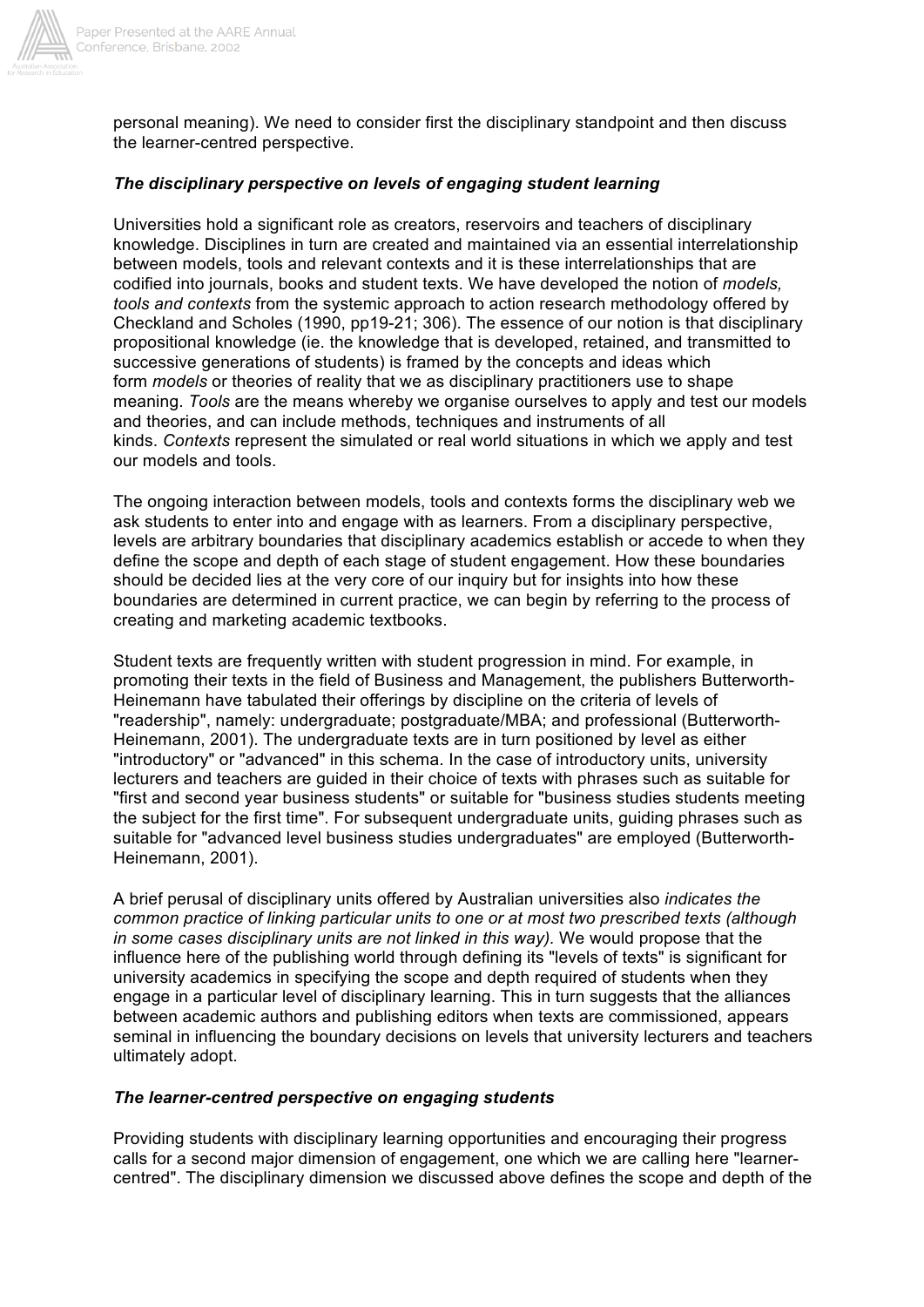

interrelationships between models, tools and context that is offered to the learner within a unit level. The learner-centred dimension, however, maps the expectation of how (and to what degree) the learners will be expected to*engage* with this content and construct meaning for themselves.

In addressing this dimension of learner-centred engagement we are conscious of the variety of learning models available in the educational literature. These range from taxonomies of learner progression proposed by Bloom et al (1956); to the SOLO taxonomy of Biggs and Collis (1982); the surface and deep approaches to learning of Marton and Säljö (1984); and the constructivist approach of Jonassen et al (1993) among others. A detailed review of the significance of these approaches for defining unit level boundaries constitutes a current 'work in progress' by the authors. However, we can communicate the flavour of this research by focusing on several implications as we see them using the well-known taxonomy provided by Bloom and linking this to the disciplinary dimension discussed earlier.

## *Linking the disciplinary dimension to Bloom's learner-centred engagement process*

Bloom's taxonomy of cognitive objectives presents a sixfold sequence of learner progression, namely: from knowledge (recall), to comprehension, application, analysis, synthesis and evaluation (Bloom et al, 1956). The taxonomy is hierarchical in that the later stages of the sequence subsume the earlier stages and are thus more complex. However, Bloom did not claim that the taxonomy was intended to represent a chronological sequence of long-term stages of learning (eg. years of a degree program). According to Bloom (1956, p.18) his taxonomy was merely a method of differentiating the difficulty of questions within a test at a single point of time. In other words, questions that involved the learner in analysis, synthesis or evaluation were considered quality questions irrespective of whether they were asked of primary school children or in a Master's program.

From this standpoint, sole use of Bloom's taxonomy as a determinant of the 'level' of an educational program is unhelpful: even primary school children engage in analysis, synthesis and evaluation. This conclusion has a further consequence in that it could be argued as well that other learner-centred models may have similar limitations. They may denote student progression within a level and therefore cannot be relied upon to distinguish student accomplishment when students progress to more advanced levels in their units of study.

A way out of this impasse could lie in giving primacy to the disciplinary dimension and then relating the learner-centred models to this schema in a macro sense. A proposal we are currently developing and trialling to achieve this is outlined below.

First we assumed the primacy of the disciplinary dimension (on the basis of its common influence on undergraduate unit levels via textbooks) and then we attempted to define the boundaries of various levels in an undergraduate discipline as follows:

## **Level 1**

Students can *describe* basic models that relate to a discipline and employ tools to apply the models to certain manageable contexts.

## **Level 2**

Students can *analyse* the assumptions underlying models, *assess* the worth of tools and *apply* models and tools to a range of more challenging contexts.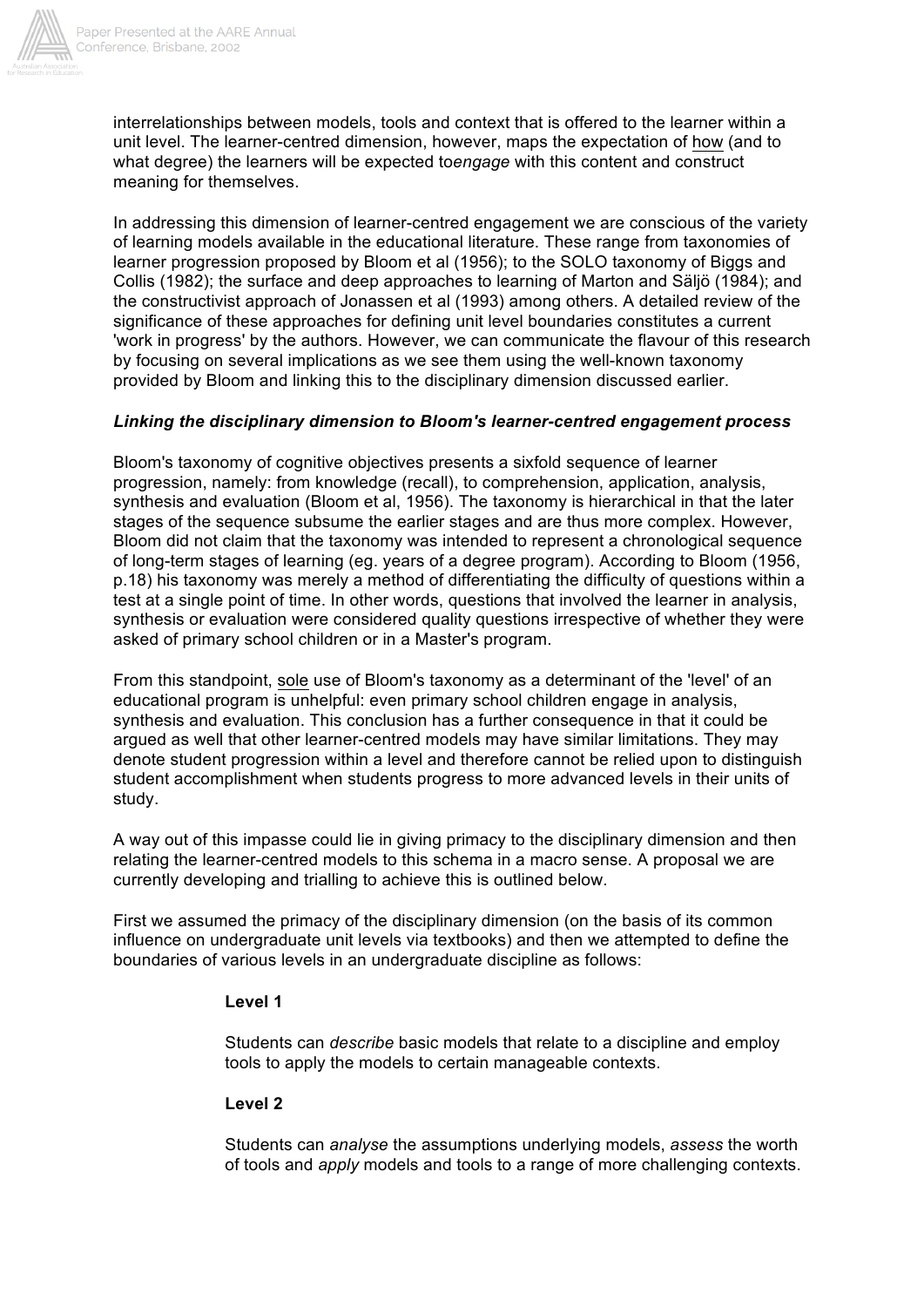

# **Level 3**

Students can *evaluate* the appropriateness of existing models and tools and *design* (adapt/customise) more appropriate ones as necessary. Students can also demonstrate how context specific factors influence the design of models and tools.

Next we returned to Bloom's progression of the learner through various cognitive objectives and attempted to see if these could be mapped in a macro sense onto this disciplinary schema. We found a correspondence as follows:

#### **Level 1**

The expectation at this level is that students will engage with this introductory material in a manner that asks them to *comprehend* the new knowledge and be able to *describe and explain it.*

## **Level 2**

The expectation at this level is that students will engage with this more advanced material in a manner that asks them to *analyse* the interrelationship between models, tools and contexts and *apply* this understanding in more challenging situations.

# **Level 3**

The expectation at this level is that students will engage with this advanced material in a manner that asks them to *evaluate* the interrelationship of models, tools and contexts in particular situations and *synthesise and design* original ways via their adapted models and tools to address such situations.

## *Negotiating the ski slopes of learning levels*

The outcome of this mapping process is that we are now able to question the "levels boundaries" for progressively offered units in an undergraduate discipline in novel and more critical ways. We continue to recognise that students can work in a micro sense at higher order cognitive objectives within, say, an introductory level unit. However, the *macro* expectation, viewed from the primacy of the disciplinary dimension, is that they will be required to engage with this introductory interrelationship of models, tools and context, largely at Bloom's description/comprehension level.

An analogy for this situation is the design of the novice learners' slope at a ski resort. Typically such slopes are located close to supportive amenities, are well served by communicative instructors and, above all, offer terrain to negotiate that is within the boundaries of average trial and error efforts of first time skiers. To insist on terrain that asks more than this would seriously disadvantage and deter those learners struggling to master the new concepts and techniques that underpin this challenging sport. In the same way, university academics need to create contexts for novice students that offer sufficient scope for these students to describe and comprehend the concepts and techniques the discipline will embrace. Yet at the same time such contexts must not disadvantage and deter these novice learners as they struggle to negotiate the new and unfamiliar disciplinary territory.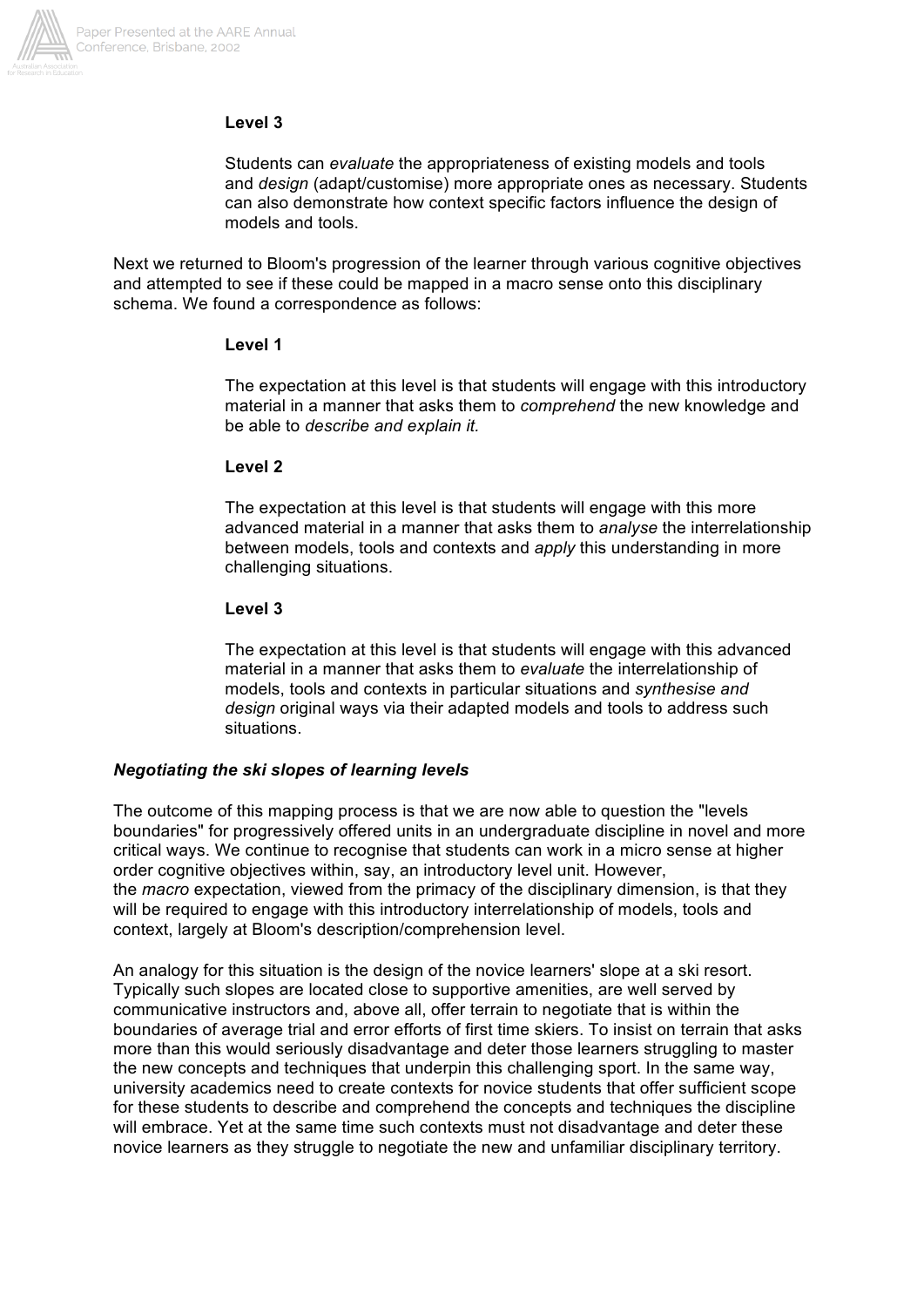

Once this initial grasp of introductory material has been demonstrated, students can more readily cross the description/comprehension boundary and direct more of their attention to analysing the interrelationships of models, tools and contexts together with testing out their analysis in applied ways. This development parallels the upgrading of the novice skier to an "Intermediate" ski slope. Supportive instructors will be present but the terrain is more challenging and the expectations for mastering certain concepts and techniques to cross this terrain are significantly greater. The intermediate slope also offers greater scope for students to become more aware of their motives and natural abilities within this more challenging learning situation.

A new level occurs when students move to "Advanced" ski slopes. Here they need to focus on evaluating and designing approaches to skiing that are appropriate for tackling the higher order challenges that are presented by the steeper grades and the more demanding surfaces they are encountering. Advanced learning situations in a disciplinary context enable students to focus more of their effort into evaluating assumptions and designing and adapting more appropriate models and tools for the situations they encounter. Here, the lower-order cognitive objectives may need to remain in play but the focus of effort has shifted to these higher-order ones.

How are the disciplinary level boundaries defined though? We sense that prescriptive solutions that attempt to cater for all disciplines and teaching environments may not yet be the appropriate pathway. Rather, the way forward seems to lie in recognising that the boundaries are arrived at through a *process* of negotiating the relationship between models, tools and context and appreciating the significance of this relationship for student progression in given teaching environments.

Here we suggest that curriculum designers are likely to engage in dialogues which visualise student progression in a variety of possible ways. For example, progression could mean the acquisition of more detailed knowledge about a disciplinary theory base in the way that, say, economic theory is frequently taught. It could also mean the heightened ability of students to apply disciplinary tools such as input-output analysis within the economics example just referred to. As well it could mean exposing students to a more challenging context in which to demonstrate their knowledge and capabilities. Alternatively it could be any combination of the above. Yet if evolving mastery of the discipline by students is a paramount aim within a program of study, these dialogues and decisions by curriculum designers about engaging students via progressively more challenging linkages between models, tools and contexts become vital issues to research and comprehend. Such insights will enable the definitions of levels boundaries to be more objectively based and understood.

Our view at this point is that university curriculum design can only be enhanced by appreciating the dimensions of the dialogue process across a variety of disciplinary and learning situations. Linking a primary disciplinary model though to appropriate learnercentred approaches has now offered a way forward for us in shaping meaning from these processes - a way forward that did not exist prior to this inquiry.

# **CONCLUSION**

The determination of levels within university undergraduate programs is important because it impacts on the good management of student learning and progression through their programs. In this paper we have argued for the value of the process for assigning levels needs to be undertaken in a coherent, educationally grounded and consistent manner. A